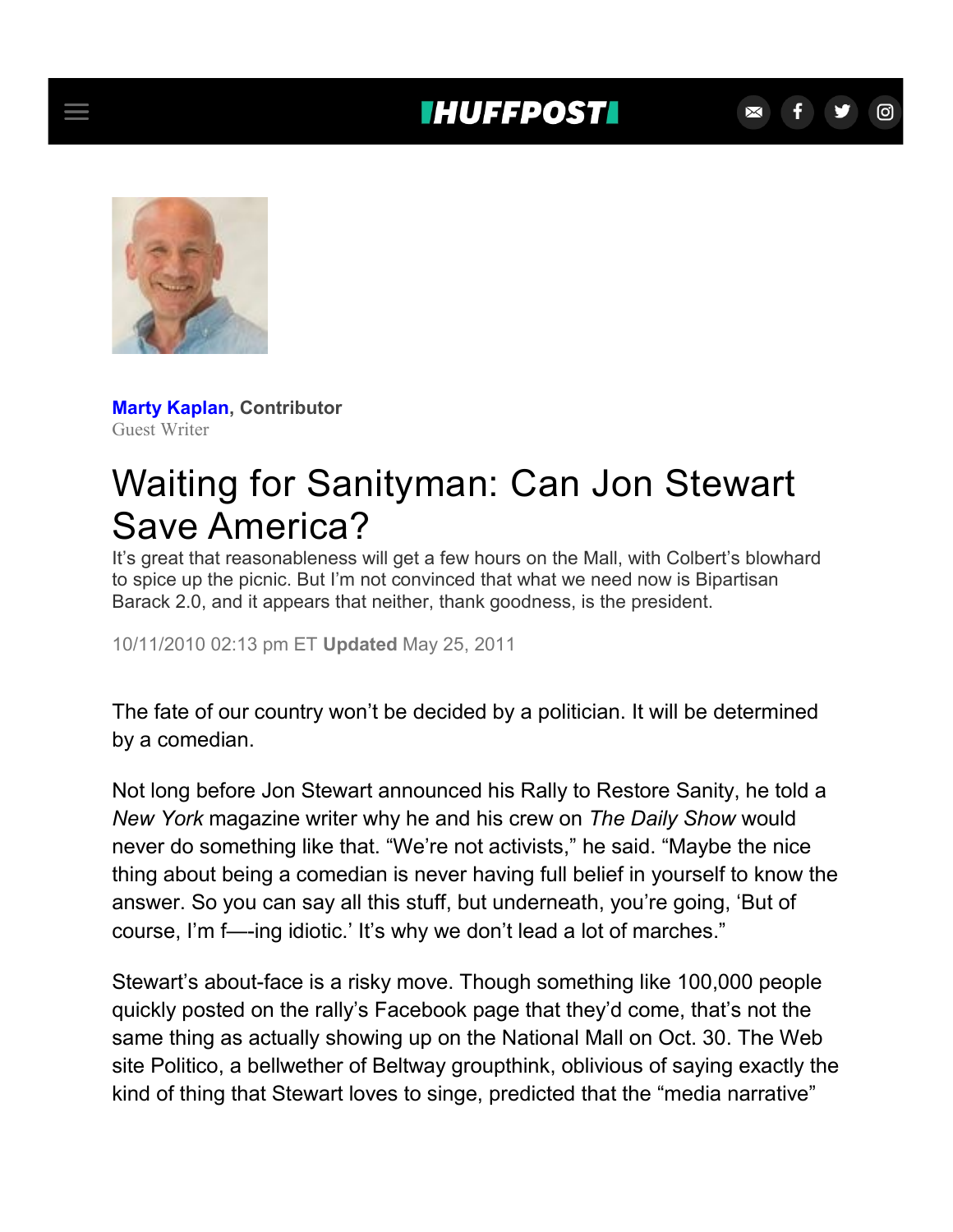about Stewart's rally would depend on whether he musters a bigger crowd on the National Mall than Glenn Beck's Restoring Honor rally did.

But more than bragging rights about followers are at stake. Liberal-leaning Salon.com [asked,](http://mobile.salon.com/mwt/feature/2010/09/21/stewart_rally_colbert_march_hubris/index.html) "Have Stephen Colbert" — convener of a dueling March to Keep Fear Alive — "and Jon Stewart crossed the line?" Warning that "at a certain point even sarcasm jumps the shark," the writer — who "would eat a bowl of broken glass just to touch the hem of Stewart or Colbert's pants" nevertheless cautioned that "it's tough to tread in the muck of parody and not wind up bearing an uncanny resemblance to the things we despise," and that unless the rally motivates a Democratic get-out-the-vote effort, it will be "a Comedy Central-fueled ego trip."

What made Stewart change his mind? Clever promotion for *[Earth \(The Book\)](http://www.nytimes.com/2010/09/16/books/16book.html)*, as Politico says "skeptics" will assume? I don't think so. Stewart's new book would likely have topped the *New York Times* best-seller list without it. Count me as one of those glass-eaters, too, but I suspect he set aside his fear of being "f—-ing idiotic" because there's a bit of a rivalry going on between two Jon Stewarts, and one of them — Sanityman — was feeling his oats.

That Jon Stewart sounds a lot like the Obama who became a rock star by [calling](http://www.youtube.com/watch?v=awQkJNVsgKM) for an end to all the shouting and divisiveness: "We are not red states and blue states; we are the United States of America." This is the Stewart whose ["call to reasonableness"](http://www.youtube.com/watch?v=awQkJNVsgKM) maintains that our country's problems "have real, if imperfect, solutions that I believe 70 to 80 percent of our population could agree to try and could ultimately live with." What keeps those solutions out of reach is that the 70 to 80 percenters "have s—t to do," and lead normal lives, which means that, "unfortunately, the conversation and process is actually controlled by the other 15 to 20 percent."

When he [announced](http://www.thedailyshow.com/watch/thu-september-16-2010/rally-to-restore-sanity-announcement) the rally, to illustrate the 15-to-20-percenters, he rolled a montage of big mouths — Chris Matthews, Sean Hannity, Alan Grayson, Newt Gingrich, Tea Party shouters and lots more. Tucked in among them, for only a couple of seconds toward the end, was Jon Stewart himself, backed up by a gospel choir, excerpted from a [segment](http://www.mediaite.com/tv/epic-jon-stewart-fox-news-is-truly-a-terrible-cynical-news-organization/) in which he told Bernie Goldberg and his Fox News colleagues, "Go f—- yourselves." Including his own cameo was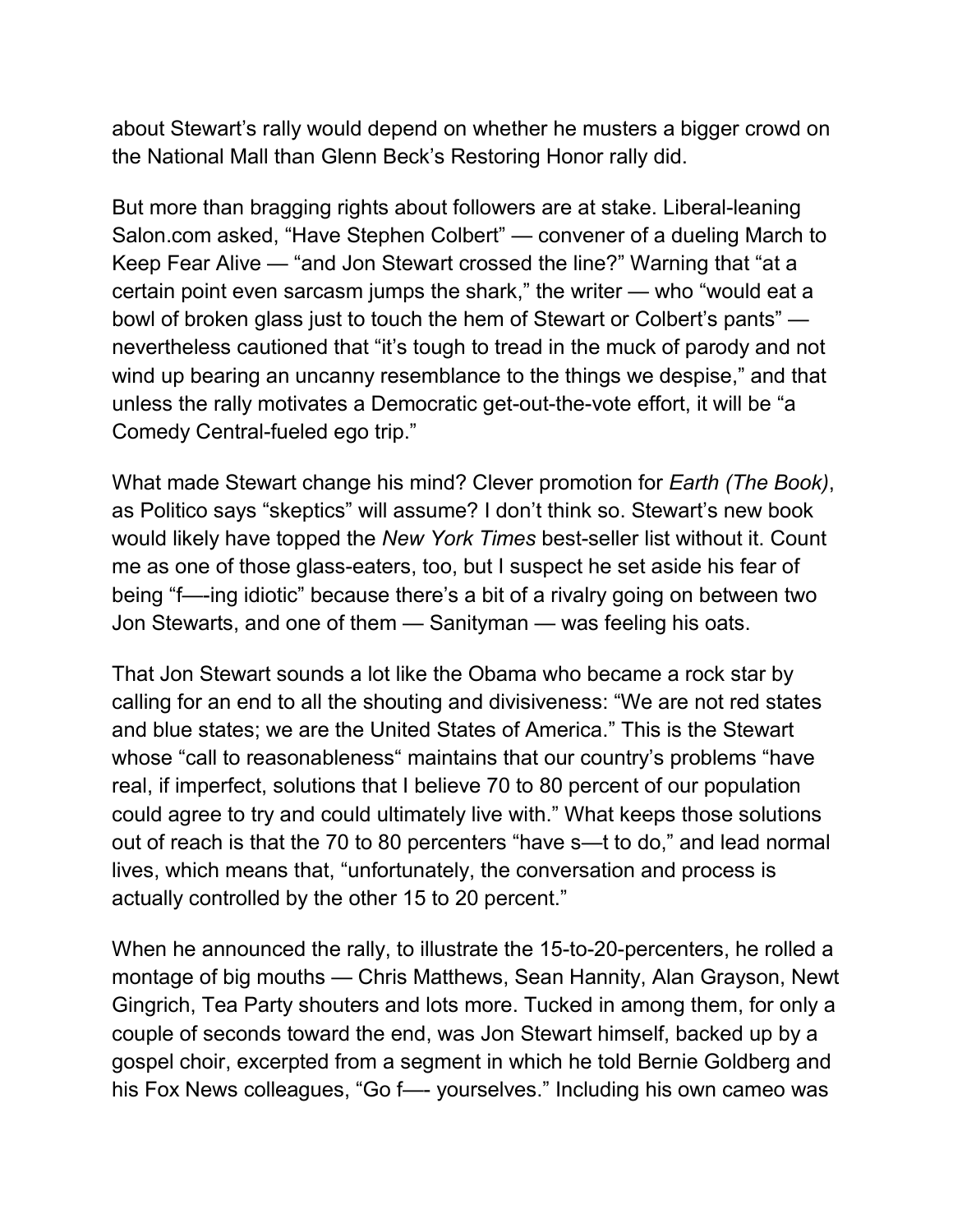his way of giving a sly shout-out to the other Jon Stewart, the take-noprisoners host of *The Daily Show*. That Stewart — Jugular Jon — is the one who [hammered](http://www.thedailyshow.com/watch/tue-april-24-2007/sen--john-mccain-pt--1) Senator John "I-never-considered-myself-a-maverick" McCain for selling his soul, but it was Sanityman who asked Meghan McCain to give her dad a scented mash note making up.

Jugular Jon — the one I have a man crush on — isn't a knee-jerk partisan. He's plenty rough on [Obama](http://latimesblogs.latimes.com/washington/2010/06/gulf-oil-disaster-jon-stewart-rips-obamas-tough-talk.html) and Democrats when he thinks they deserve it, which is surprisingly often. Nor does he inhabit a bubble. He goes out of his way to invite the Mike [Huckabees](http://www.thedailyshow.com/watch/tue-december-9-2008/mike-huckabee-pt--2) and Dick [Armeys](http://www.thedailyshow.com/watch/tue-august-17-2010/exclusive---dick-armey-extended-interview-pt--1) onto his show, the better to wipe the floor with them in person.

Now I'm all for civil discourse and the search for common ground. Sanityman is right: The noisy outliers in our nation make such terrific ratings bait, and politicians and bullies are so thoroughly reliant on wedge issues that polarize us, that when most people look in the media mirror, they don't see themselves. So it's great that reasonableness will get a few hours on the Mall, with Colbert's blowhard to spice up the picnic.

But I'll be bummed if Sanityman succeeds in throwing a wet blanket on Jugular Jon's fire. I'm not convinced that what we need now is Bipartisan Barack 2.0, and it appears that neither, thank goodness, is the president. I don't know if it's too late, but I'm glad the Obama who got played over and over again by his nihilistic opposition seems to be [finding his voice](http://content.usatoday.com/communities/theoval/post/2010/10/obama-to-college-students-election-will-say-a-lot-about-our-future/1) again on the campaign trail.

I don't think there's an 80 percent consensus on anything in this country, unless it's stated so abstractly that you can carve it in marble. Sure, we all agree on fiscal responsibility, but today there's a divide, not confined to a bellicose fringe, on whether our progressive tax system actually amounts to redistributionist crypto-socialism. Everyone wants a clean environment and energy independence, but toss the idea of a stiff tax on gas into a sanity rally, or raise the prospect of tougher regulation, and the mellow would quickly curdle. These may seem to be differences about means, not ends, but they're really differences in our underlying beliefs about markets and governments, freedom and responsibility, me and we.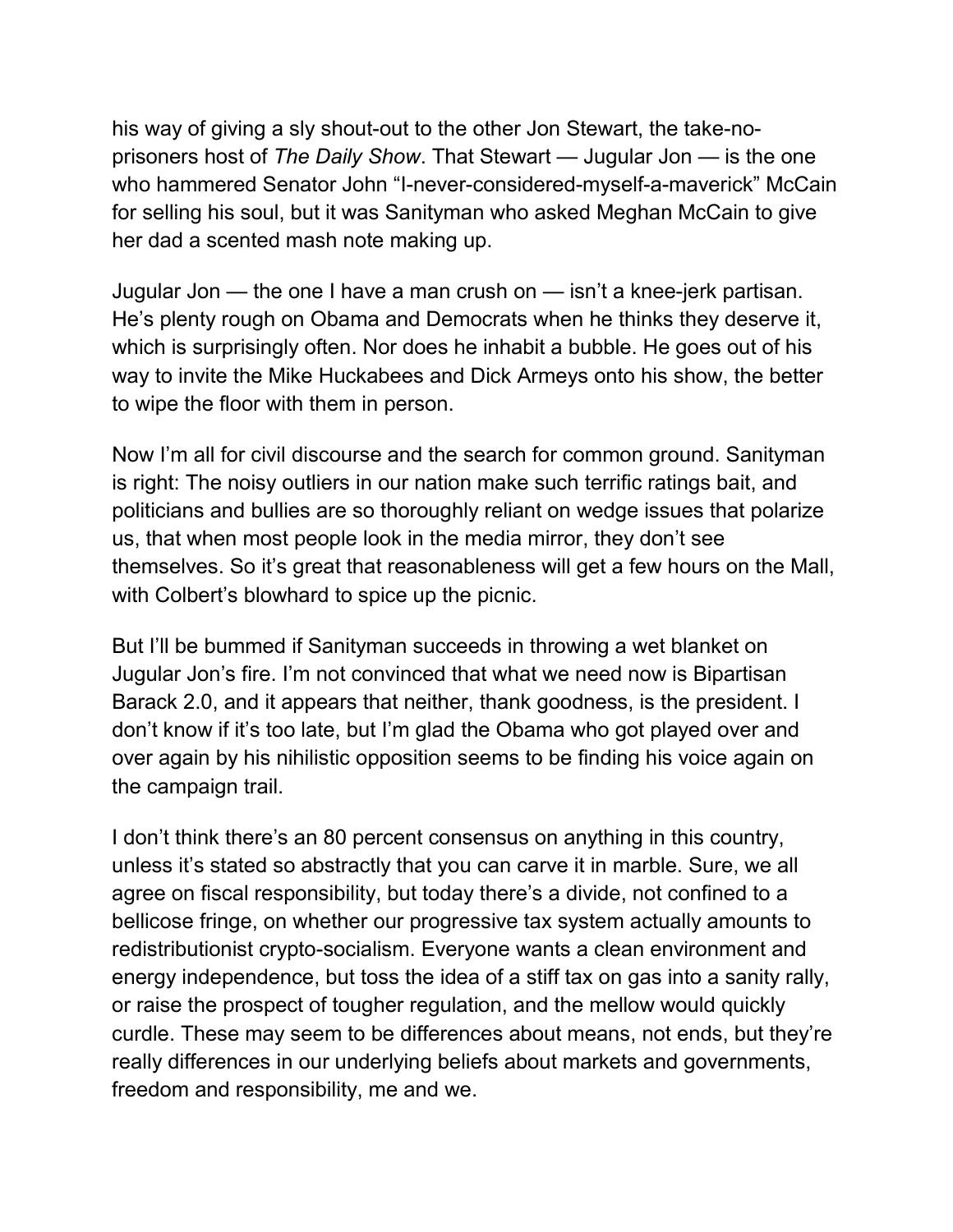Kumbaya has become a synonym for naiveté not because it's a hippie relic, but because it trivializes the real — not superficial or trumped-up — fissures in our polity, and because it discounts the crippling dysfunctions of our system, like the place of money in politics and the tyranny of the filibustering minority. Yes, it's true, and grist for comedy, that most Americans — unlike the whack jobs on cable — have other things to do than politics, and it'll be a real up to see Normal Nation on the Mall. But dealing with the mess on our national hands will take nothing less than the kind of heroic local organizing we saw in 2008, including a massive remobilization of young people. It'll also take the sober realization that "enemy" is not so wrong a name for the billionaires whose fun at the casino wrecked, and almost destroyed, our economy, and for the oligarchs who pull the strings of their political and media puppets.

The host of *The Daily Show* — the scorched-earth satirist who flays fools four nights a week — knows that. Jon Stewart may be the best journalist on national TV in America, and if you won't give me "best," then I'll take "most necessary." I know, I know: It's ridiculous to lump reporters, columnists, network anchors, cable yakkers, comedians and the rest of the journalistic menagerie into the same category. Besides, Stewart insists that he's the fake anchor of a fake news show. But if you think of journalism as the fourth estate — as a precious antidote to the poisoning of democracy — then *The Daily Show* comes closest to the kind of public discourse we most need right now.

That's not because the show is uniquely satirical; [Colbert,](http://www.colbertnation.com/home) *[Saturday Night](http://www.nbc.com/saturday-night-live/)  [Live](http://www.nbc.com/saturday-night-live/)*, [Bill Maher](http://www.hbo.com/real-time-with-bill-maher/index.html) and [Letterman](http://www.cbs.com/late_night/late_show/) (not to mention *[South Park](http://www.southparkstudios.com/)*, *[The Simpsons](http://www.thesimpsons.com/)*, and *Family Guy* creator [Seth MacFarlane\)](http://en.wikipedia.org/wiki/Seth_MacFarlane%20also) also do political satire, and often brilliantly. Nor is Stewart alone in being unafraid to make judgments or exert moral authority; [MSNBC'](http://www.msnbc.msn.com/id/3036677/)s [anchors](http://www.msnbc.msn.com/id/26315908/ns/msnbc_tv-rachel_maddow_show/) have skin in the game, too, and no one's more intellectually fearless than [Bill Moyers.](http://www.pbs.org/moyers/journal/index-flash.html) What's peerless about *The Daily Show* troupe is their craft, the way they construct arguments and use video. Their storytelling m.o. has rejuvenated — transformed — what news can  $be.$ 

At its simplest, *The Daily Show* weapon of choice is the montage, the juxtaposition of today's footage with file footage. Getting away with hypocrisy depends on amnesia, but Google plus digital video search equals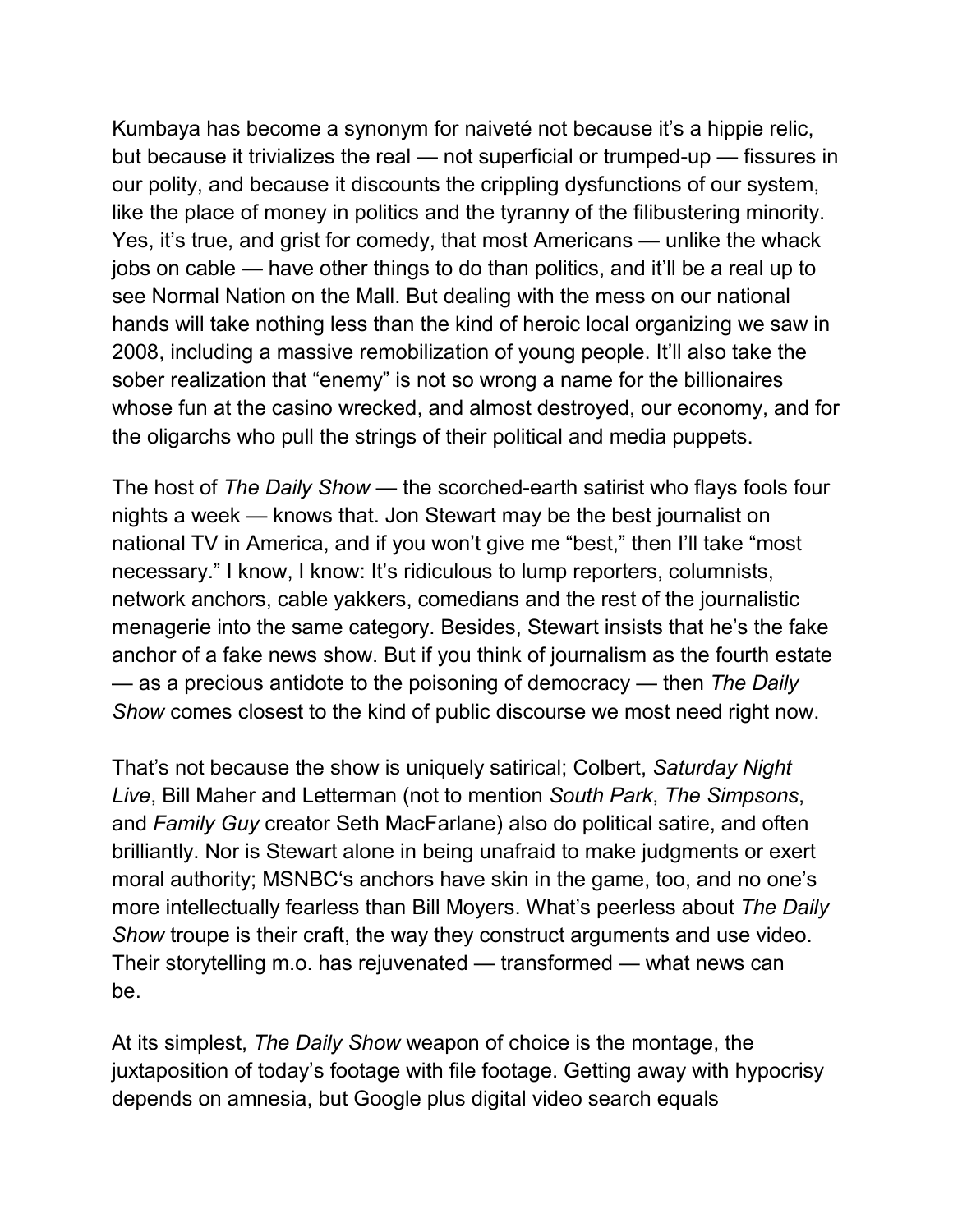accountability. When the Republicans issued their Pledge to America last month, Stewart lethally [skewered](http://www.thedailyshow.com/watch/thu-september-23-2010/postcards-from-the-pledge) its "new ideas" hype by intercutting, word for word, John Boehner in 2010 spouting the exact same rhetoric as John Boehner in 1998. No wonder David Gregory [showed](http://www.msnbc.msn.com/id/39352643/ns/meet_the_press-transcripts/) that devastating clip when he had the pledge's spokesman, Congressman Mike Pence (R-Ind.), on *Meet the Press* the following Sunday. The mainstream media interview format is an inherently inconclusive he-said/he-said ritual posing as fact-finding. The Boehner montage was the question that answered itself.

One of *The Daily Show*'s best-known deployments of video was Stewart's 2009 [demolition](http://www.thedailyshow.com/watch/thu-march-12-2009/jim-cramer-extended-interview-pt--1) of CNBC's *Mad Money* host, Jim Cramer. The thrill was that much of it happened in real time, with Cramer as a guest on the set. Stewart rolls tape of Cramer admitting to short selling when he was a hedge fund manager, and asks him, "What does that mean?

*Cramer: I have been trying to reign-in short selling, trying to expose what really happens ... trying to get the regulators to look at it. ...*

*Stewart: That's interesting. Roll 2:10.*

*Cramer (in clip): I would encourage anyone in a hedge fund unit: Do it, because it's legal. It is a very quick way to make money, and very satisfying. By the way, no one else in the world would ever admit that, but I don't care.*

When Cramer complains that insiders came on his show and lied to him, Stewart is ready with tape of Cramer saying, "You can't foment. You can't create, yourself, an impression that a stock's down. But you do it anyway, because the SEC doesn't understand it." Then Stewart shows Cramer demonstrating how to foment Apple stock.

## Here's how Stewart ended the segment:

*"I understand that you want to make finance entertaining, but it's not a f—-ing game. When I watch that, I get, I can't tell you how angry that makes me because [what] it says to me is, 'You all know.' You all know what's going on ... and so now to pretend that this was some sort of crazy, once-in-a-lifetime tsunami that nobody could have seen coming is disingenuous at best and criminal at worst. ... These guys in these companies were on a*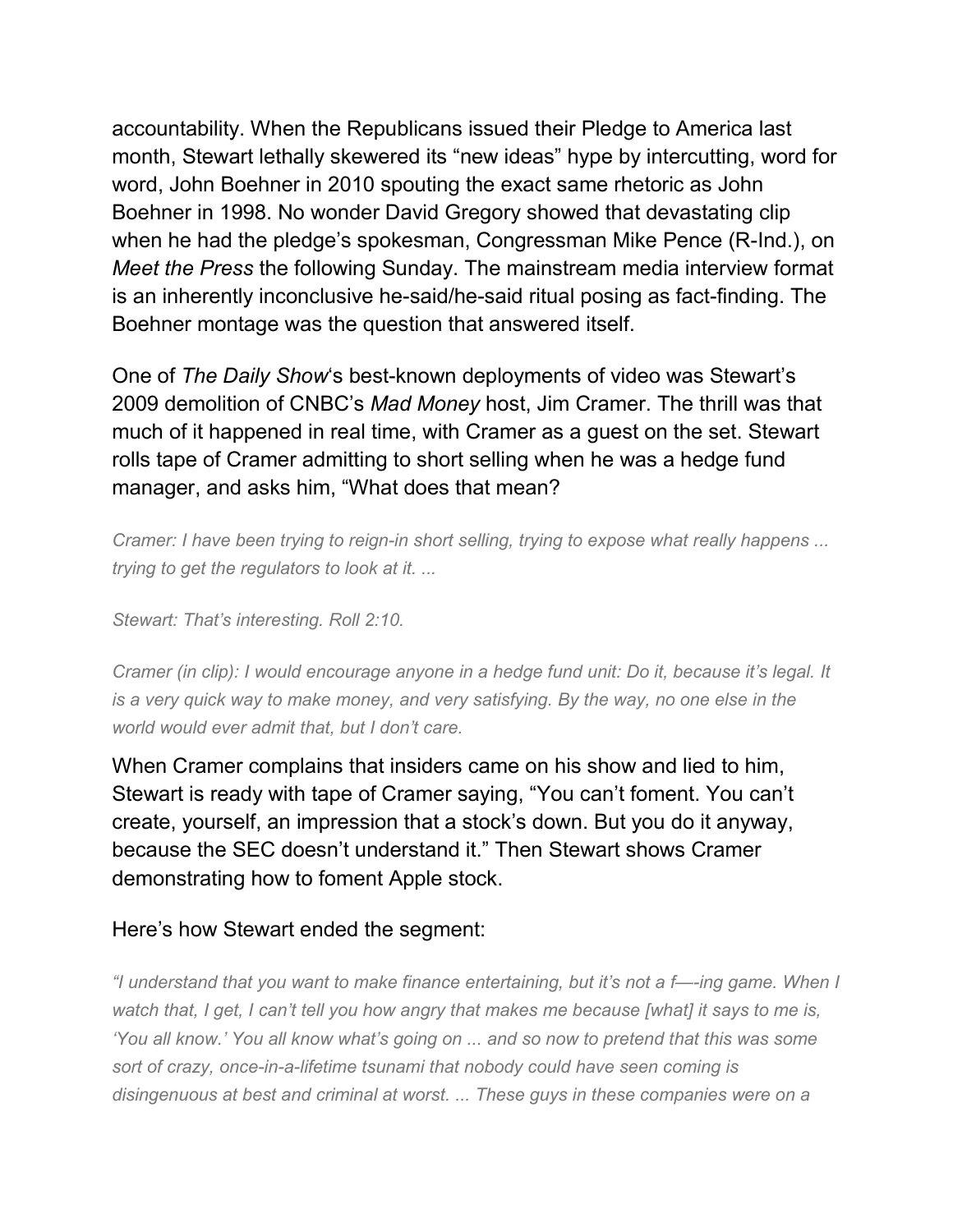*Sherman's March through their companies financed by our 401(k)s, and all the incentives of their companies were for short-term profit. And they burnt the f—-ing house down with our money, and walked away rich as hell, and you guys knew that was going on."*

## Now that's what I call sanity.

It's delicious when Stewart uses his targets' own logic to decimate them. When *Fox & Friends* played guilt-by-association to connect Imam Feisal Abdul Rauf with Hamas, the Muslim Brotherhood and Iran — thus corroborating the claim by Fox's Dick Morris that Cordoba House "is literally a command center for terrorism" — Stewart [used the same paranoid reasoning](http://www.huffingtonpost.com/2010/08/19/jon-stewart-mosque_n_688546.html) (though with actual facts), and the same crackpot prop (an index card and yellow highlighter), to link scary-seeming Saudi Prince Alwaleed Bin Talal to *Fox & Friends'* own employer, Rupert Murdoch: Alwaleed is the second-largest shareholder in News Corp. outside the Murdoch family.

A few days later, on the same *Fox & Friends* couch, two former Bush administration spokespersons now on Fox's payroll, Dana Perino and Dan Senor, warned that the sinister Kingdom Foundation, which "funds radical madrassas" all over the world, was funding Imam Rauf. Why, Stewart [asked,](http://www.thedailyshow.com/watch/mon-august-23-2010/the-parent-company-trap) was the actual name of the evil head of the Kingdom Foundation not mentioned on the show? Perhaps because if they had identified him, anyone would have been able to Google up pictures of the Kingdom Foundation's director, Prince Alwaleed Bin Talal, shaking hands with Rupert Murdoch and holding hands with George W. Bush. Were Perino and Senor simply stupid and just didn't know that Alwaleed runs the Kingdom Foundation, or are they truly evil and suppressing a fact that didn't support their fear-mongering narrative? The ensuing debate between *The Daily Show* correspondents John Oliver and Wyatt Cenack, one wearing a T-shirt saying "TEAM STUPID," the other wearing "TEAM EVIL," capped a brilliant take-down of Fox that no "real" news network had the insight, wit or courage to produce.

During the 2008 campaign, Stewart showed footage of Dick Morris accusing Hillary Clinton of sexism, and then [called](http://www.huffingtonpost.com/2008/09/04/jon-stewart-hits-karl-rov_n_123852.html) Morris "a lying sack of s—-." Is that Stewart necessary right now? Yes. The other Stewart, the one who wants Tea Partiers to come to his sanity rally because "we're not enemies, we're all working toward the same goals" — is that who this moment cries out for? Not